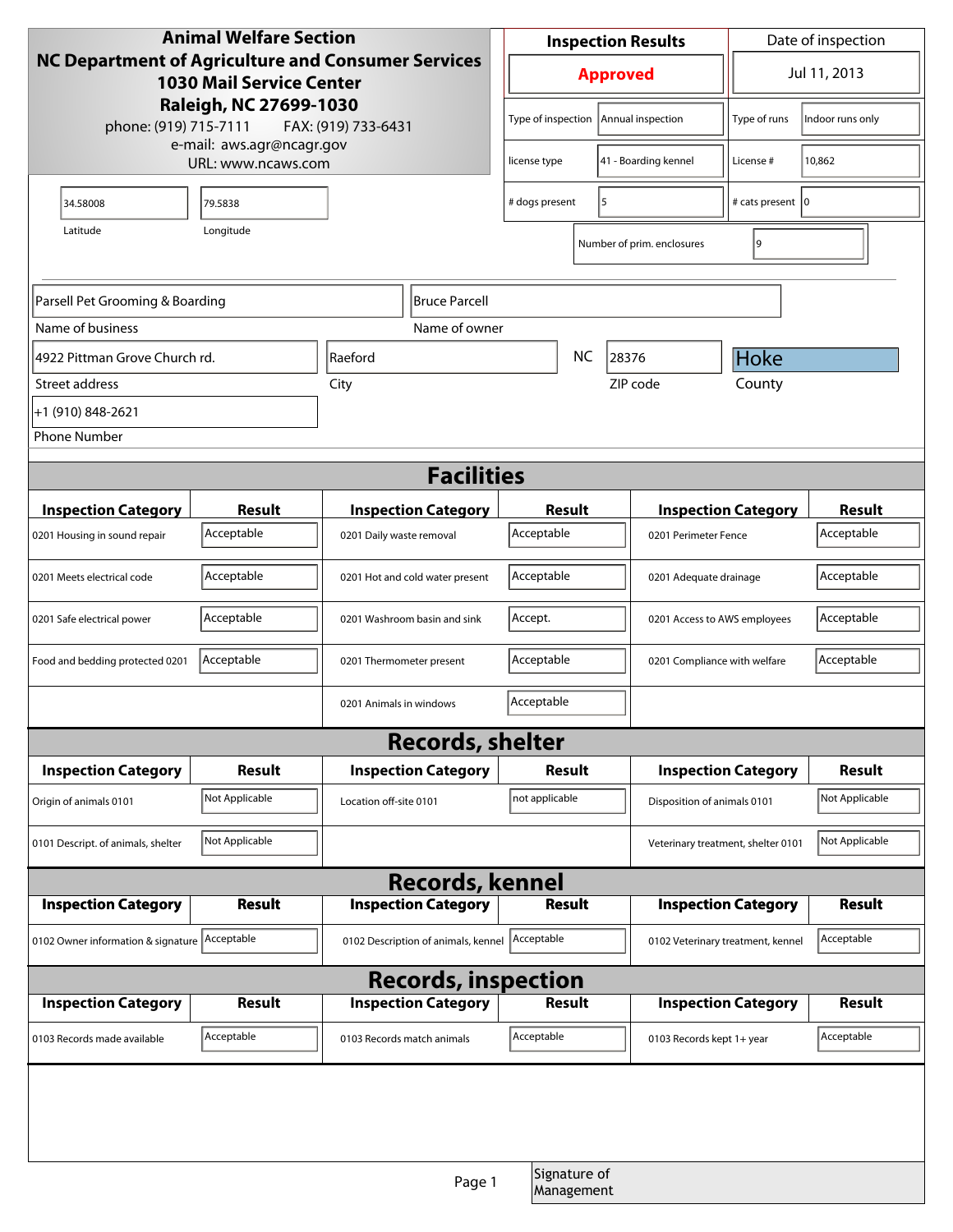| <b>Animal Welfare Section, NCDA&amp;CS</b>       |                                 |                                    | Date of inspection<br><b>Inspection Results</b> |                                    |                               |                |  |  |
|--------------------------------------------------|---------------------------------|------------------------------------|-------------------------------------------------|------------------------------------|-------------------------------|----------------|--|--|
|                                                  | Inspection Report, continued    |                                    | <b>Approved</b>                                 |                                    |                               | Jul 11, 2013   |  |  |
|                                                  | Parsell Pet Grooming & Boarding | <b>Bruce Parcell</b>               |                                                 | Raeford                            |                               | <b>NC</b>      |  |  |
| <b>Indoor facilities</b>                         |                                 |                                    |                                                 |                                    |                               |                |  |  |
| <b>Inspection Category</b>                       | Result                          | <b>Inspection Category</b>         | Result                                          | <b>Inspection Category</b>         |                               | <b>Result</b>  |  |  |
| 0202 Ambient temperature, indoor                 | Acceptable                      | 0202 Ventilation, indoor           | Acceptable                                      | 0202 Lighting, indoor              |                               | Acceptable     |  |  |
| 0202 Imperv./Sanitary surf., indoor              | Acceptable                      | 0202 Drainage, indoor              | Acceptable                                      |                                    |                               |                |  |  |
| <b>Outdoor facilities</b>                        |                                 |                                    |                                                 |                                    |                               |                |  |  |
| <b>Inspection Category</b>                       | Result                          | <b>Inspection Category</b>         | Result                                          |                                    | <b>Inspection Category</b>    |                |  |  |
| 0203 Impervious surfaces, outdoor                | Acceptable                      | 0203 Housing, 1 per animal         | Not Applicable                                  |                                    | 0203 Protection from elements |                |  |  |
| 0203 Owner advised, outdoor                      | Not Applicable                  | 0203 Drainage, outdoor             | Acceptable                                      |                                    |                               |                |  |  |
| <b>Primary enclosures</b>                        |                                 |                                    |                                                 |                                    |                               |                |  |  |
| <b>Inspection Category</b>                       | Result                          | <b>Inspection Category</b>         | Result                                          | <b>Inspection Category</b>         |                               | Result         |  |  |
| 0204 Drainage prev. cross contam.                | Acceptable                      | 0204 Fence height >= 5 feet        | Acceptable                                      | 0204 1:10 ratio, person: human     |                               | Not Applicable |  |  |
| 0204 Surf. impervious to moisture                | Acceptable                      | 0204 Enclosure is escape proof     | Acceptable                                      | 0204 Cats, $>=$ 4 sq. ft. / adult  |                               | Not Applicable |  |  |
| 0204 Prevent contact with wood                   | Acceptable                      | 0204 Solid resting surface         | Acceptable                                      | 0204 Cats, $<= 12$ / enclosure     |                               | Not Applicable |  |  |
| 0204 Enclosures in sound repair                  | Acceptable                      | 0204 Cats, raised resting surface  | Not Applicable                                  | 0204 Cats, 1 litter pan / 3 adults |                               | Not Applicable |  |  |
| 0204 Size of enclosure                           | Acceptable                      | 0204 Dogs, supervision if > 4      | Not Applicable                                  |                                    |                               |                |  |  |
| Feedina                                          |                                 |                                    |                                                 |                                    |                               |                |  |  |
| <b>Inspection Category</b>                       | <b>Result</b>                   | <b>Inspection Category</b>         | <b>Result</b>                                   | <b>Inspection Category</b>         |                               | <b>Result</b>  |  |  |
| 0205 Feeding, 1x / day, adult                    | Acceptable                      | 0205 Feeding, 1 bowl / adult       | Acceptable                                      | 0205 Feeding, commercial food      |                               | Acceptable     |  |  |
| 0205 Feeding, bowl in good repair                | Acceptable                      | 0205 Feeding, quality food         | Acceptable                                      | 0205 Feeding, bowl is protected    |                               | Acceptable     |  |  |
| 0205 Feeding, 2x / day, young                    | Acceptable                      |                                    |                                                 |                                    |                               |                |  |  |
| <b>Watering</b>                                  |                                 |                                    |                                                 |                                    |                               |                |  |  |
| <b>Inspection Category</b>                       | <b>Result</b>                   | <b>Inspection Category</b>         | <b>Result</b>                                   |                                    |                               |                |  |  |
| 0206 Watering, continuous access                 | Acceptable                      | 0206 Watering, bowl in good repair | Acceptable                                      |                                    |                               |                |  |  |
| Sanitation/Employees/Classification & Separation |                                 |                                    |                                                 |                                    |                               |                |  |  |
| <b>Inspection Category</b>                       | <b>Result</b>                   | <b>Inspection Category</b>         | Result                                          | <b>Inspection Category</b>         |                               | <b>Result</b>  |  |  |
| 0207 Waste removal 2x / day                      | Acceptable                      | 0207 Grounds overgrown             | Acceptable                                      | 0207 Young given social interact.  |                               | Acceptable     |  |  |
| 0207 Animals removed while clean                 | Acceptable                      | 0207 Pest Control                  | Acceptable                                      | 0207 Species separated             |                               | Acceptable     |  |  |
|                                                  |                                 |                                    |                                                 |                                    |                               |                |  |  |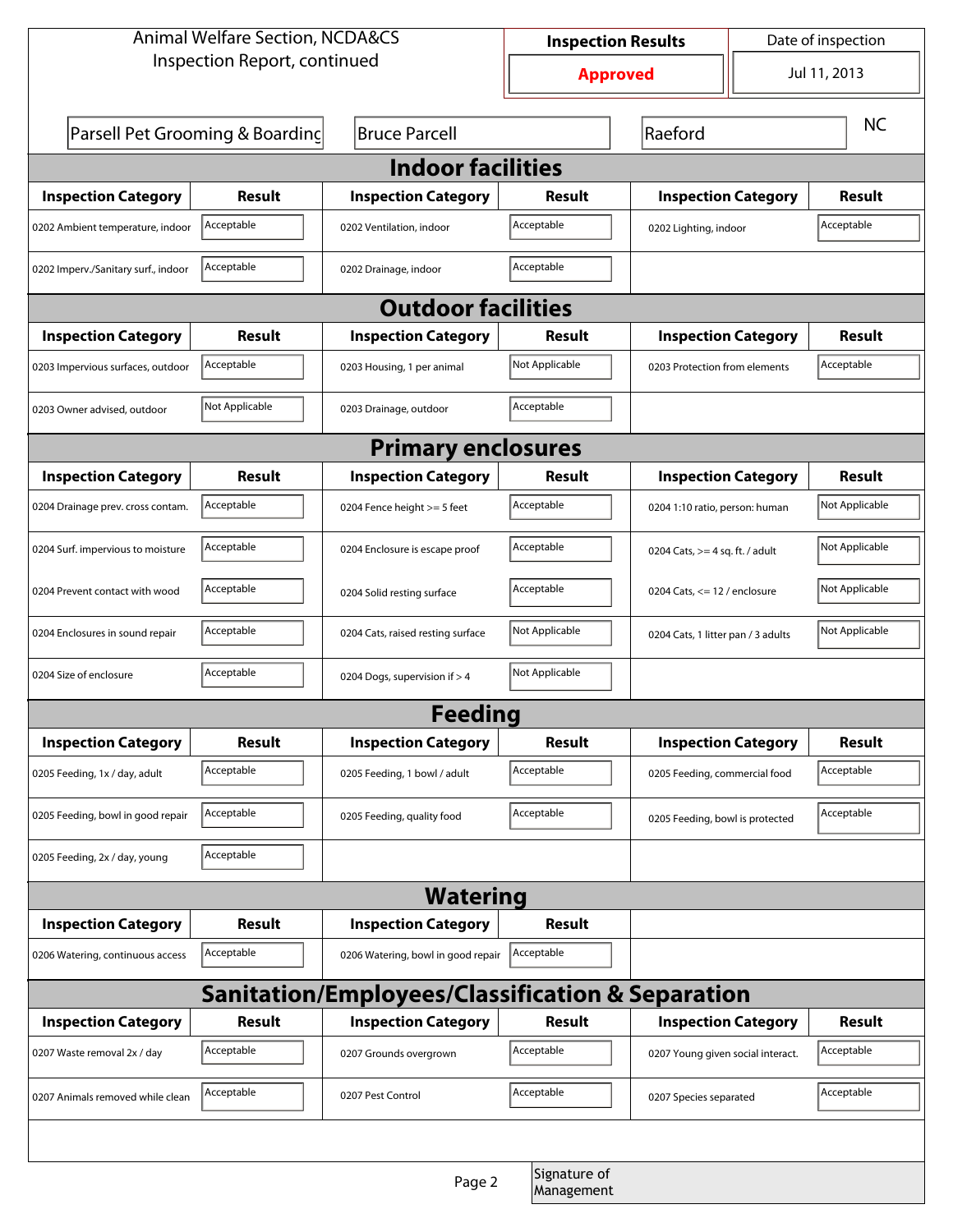| <b>Animal Welfare Section, NCDA&amp;CS</b>                                                                            | <b>Inspection Results</b>                                                                              |                            |                                                          | Date of inspection |                |  |  |  |  |
|-----------------------------------------------------------------------------------------------------------------------|--------------------------------------------------------------------------------------------------------|----------------------------|----------------------------------------------------------|--------------------|----------------|--|--|--|--|
| Inspection Report, continued                                                                                          |                                                                                                        | <b>Approved</b>            |                                                          | Jul 11, 2013       |                |  |  |  |  |
| Parsell Pet Grooming & Boarding                                                                                       | <b>Bruce Parcell</b>                                                                                   |                            | Raeford                                                  |                    | <b>NC</b>      |  |  |  |  |
| <b>Sanitation/Employees/Classification &amp; Separation (continued)</b>                                               |                                                                                                        |                            |                                                          |                    |                |  |  |  |  |
| <b>Inspection Category</b><br><b>Result</b>                                                                           | <b>Inspection Category</b>                                                                             | <b>Result</b>              | <b>Inspection Category</b>                               |                    | <b>Result</b>  |  |  |  |  |
| Acceptable<br>0207 Enclosure sanitized 2x / day                                                                       | 0207 Number of employees                                                                               | Acceptable                 | 0207 Isolation area & signage                            |                    | Acceptable     |  |  |  |  |
| Acceptable<br>0207 Method of sanitation                                                                               | 0207 Females in estrus, separated                                                                      | Not Applicable             | 0207 Long term care program                              |                    | Acceptable     |  |  |  |  |
| Acceptable<br>0207 Build./grnds., clean & repair                                                                      | 0207 Owner perm, commingling                                                                           | Not Applicable             | 0207 Animals confined                                    |                    | Acceptable     |  |  |  |  |
|                                                                                                                       | 0207 Young with dam                                                                                    | Not Applicable             |                                                          |                    |                |  |  |  |  |
|                                                                                                                       | <b>Veterinary Care</b>                                                                                 |                            |                                                          |                    |                |  |  |  |  |
| <b>Inspection Category</b><br>Result                                                                                  | <b>Inspection Category</b>                                                                             | Result                     | <b>Inspection Category</b>                               |                    | Result         |  |  |  |  |
| Acceptable<br>0210 Program of veterinary care                                                                         | 0210 Daily observation of animals                                                                      | Acceptable                 | 0210 Rabies vaccination                                  |                    | Acceptable     |  |  |  |  |
| Acceptable<br>0210 Veterinary care when needed                                                                        |                                                                                                        |                            |                                                          |                    |                |  |  |  |  |
| <b>Vehicles</b>                                                                                                       |                                                                                                        |                            |                                                          |                    |                |  |  |  |  |
| Not Applicable<br>0301 Vehicles mechanically sound                                                                    | 0301 Fresh air and ventilation                                                                         | Not Applicable             | 0301 Cargo area clean                                    |                    | Not Applicable |  |  |  |  |
|                                                                                                                       | <b>Primary Enclosure Used in Transportation</b>                                                        |                            |                                                          |                    |                |  |  |  |  |
| <b>Inspection Category</b><br>Result                                                                                  | <b>Inspection Category</b>                                                                             | Result                     | <b>Inspection Category</b>                               |                    | Result         |  |  |  |  |
| Not Applicable<br>0302 Construction of enclosure                                                                      | 0302 Age and species separated                                                                         | Not Applicable             | 0302 Size of transport enclosure                         |                    | Not Applicable |  |  |  |  |
| Not Applicable<br>0302 Enclosure clean & sanitized                                                                    |                                                                                                        |                            |                                                          |                    |                |  |  |  |  |
| <b>Transportation: Food and Water</b>                                                                                 |                                                                                                        |                            | <b>Transportation: Care</b>                              |                    |                |  |  |  |  |
| <b>Inspection Category</b><br><b>Result</b>                                                                           |                                                                                                        |                            | <b>Inspection Category</b>                               |                    | <b>Result</b>  |  |  |  |  |
| Not Applicable<br>0303 Food & water during transport                                                                  |                                                                                                        |                            | 0304 Observation of animals                              |                    | Not Applicable |  |  |  |  |
|                                                                                                                       | Narrative Explanation, if needed                                                                       |                            |                                                          |                    |                |  |  |  |  |
| Facility is clean and odor free at time of inspection. No apparent signs of disease or illness noted. All records are |                                                                                                        |                            |                                                          |                    |                |  |  |  |  |
| in order and ambient temperature is within range.                                                                     |                                                                                                        |                            |                                                          |                    |                |  |  |  |  |
| Digital signature of inspector E.Garner                                                                               | Digitally signed by E.Garner<br>DN: cn=E.Garner, o=AWS, ou=NCAGR,<br>email=elizabeth.garner@ncagr.gov, |                            | check here if additional pages of narrative are attached |                    |                |  |  |  |  |
| (disregard if report has 4 pages)                                                                                     | Date: 2013.07.11 10:29:49 -04'00'                                                                      |                            | check here if a euthanasia inspection form is attached   |                    |                |  |  |  |  |
|                                                                                                                       | Page 3                                                                                                 | Signature of<br>Management |                                                          |                    |                |  |  |  |  |